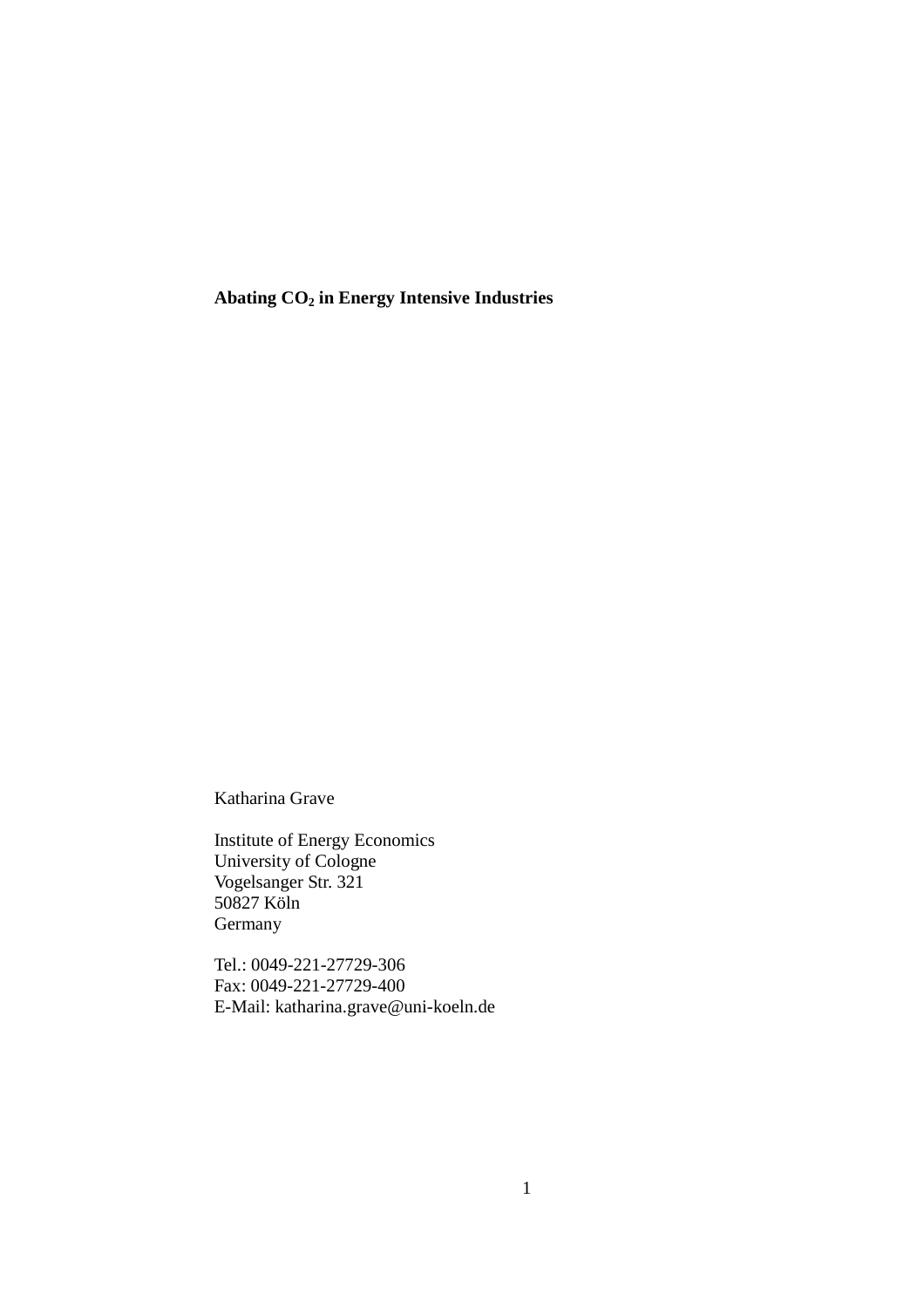## **Abstract**

The European Union's most important policy instrument to achieve a reduction of Greenhouse Gases is the Emission Trading System (ETS). Companies covered by the ETS have to provide certificates for the pollution they cause. The system sets economic incentives for abating  $CO<sub>2</sub>$ . Depending on the potentials for mitigation, the costs and the maximum amount of allowances, a value for carbon emissions can be estimated.

While most researchers focus on abatement potentials in the energy sector this paper evaluates the industrial sectors covered by the ETS, namely the production of iron and steel, cement, lime, pulp and paper, glass, ceramics and the refining sector. Based on reports and interviews a simple supply curve of abatement potentials is provided to estimate the influence of emission abatement in energy intensive industries on the carbon value in the EU-ETS.

The results are integrated in the Gams-based model DIME, a general equilibrium model. Its objective function minimises total discounted costs based on the assumption of a competitive generation market. It compares abatement potentials and costs in the energy sector with the costs of mitigation in the industrial sector. The consequences of political decisions are evaluated by applying different caps for the maximum amount of emissions in the ETS.

### **Keywords**

EU ETS, energy intensive industries, abatement costs

## **JEL codes**

C61; L61; Q53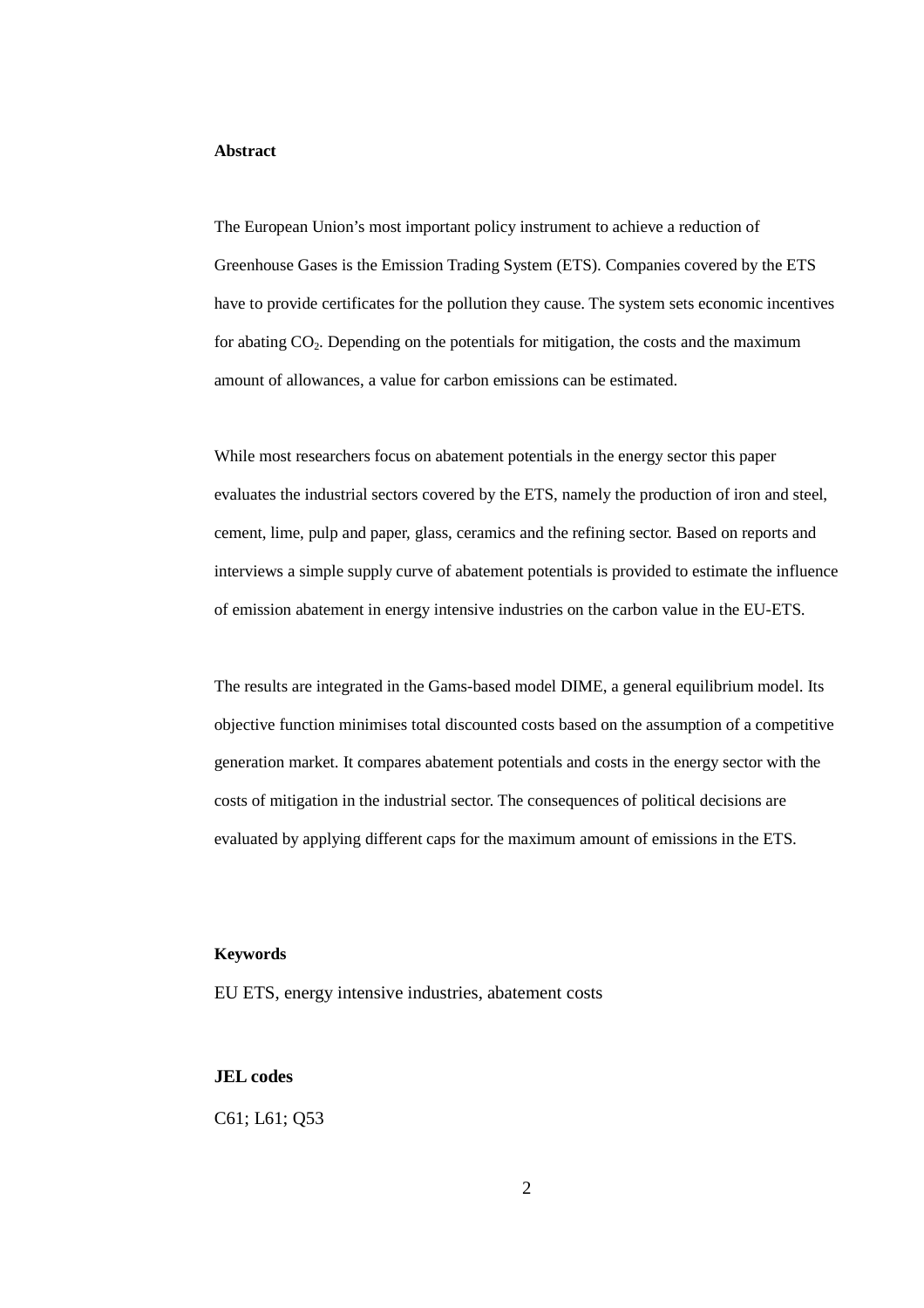## **Introduction**

In the EU-27, about 5177 million tonnes of  $CO<sub>2</sub>$ -equivalent were released in 2005 [EEA, 2008a]; 7.9% less than in the Kyoto baseline year. About 46% of these emissions were covered by the ETS in 2005 [Watanabe/Robinson, 2005]. Beside electricity producers this includes the mineral oil refineries, coke ovens, ferrous metal processors, cement, glass, ceramics, pulp and paper producing companies as well as combustion installations larger than  $20\,\mathrm{MW}_{\mathrm{th}}$  found in other industries.

The EU member states' aim is to reduce their total  $CO<sub>2</sub>$  emissions by 2020 to a level equivalent to 80% of that of 1990. This 20%-target might be enhanced to 30%. Until 2050 emissions shall be reduced emissions to a level of 20-40% of the 1990 emissions.



Figure 1: **Total GHG Emissions in the EU-27 by Sector (2007)**

In order to achieve these aims, carbon emissions have to be reduced significantly and in a short time frame. With high investments in renewable energy sources and nuclear power, carbon free production of electricity is possible. In contrast the potential of abating  $CO<sub>2</sub>$ 

Source: EEA, 2009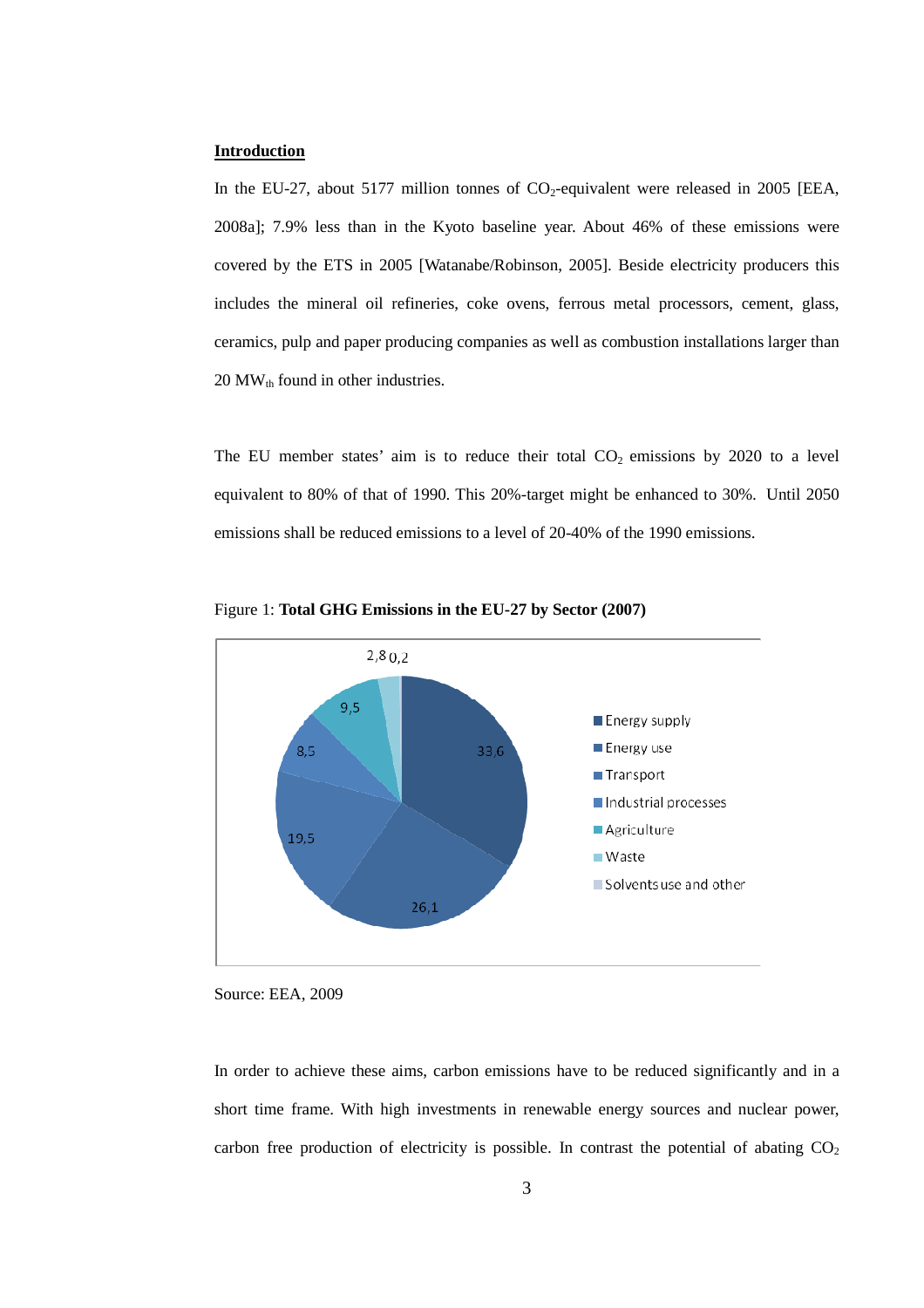emissions in the industrial sector is limited. Raw materials contain carbon that has to be released in order to manufacture the product; emissions are "process intrinsic". They cannot be avoided unless the companies stop production.

This analysis describes carbon intensive processes in the ETS-covered industries and inherent emissions. The extent and costs of potentials to abate  $CO<sub>2</sub>$  are identified. A conclusion summarises the results and their relevance in the discussion about ETS.

#### **Covered Industries**

The following paragraphs shortly describe the main industrial processes covered by the EU ETS. The quantitative importance of the sectors, energy requirements and  $CO<sub>2</sub>$  intensities are analysed.

Two different techniques are used to produce *iron and steel* in the EU. In integrated mills consisting of a blast furnace and a converter the raw materials are reduced and melted by burning coke. This process consumes about19.4 GJ of heat and 100 kWh of electricity per tonne of crude steel [Ghenda 2008]. Including conversion in the basic oxygen furnace, the production of one tonne of crude steel leads to emissions of 2.1 t  $CO<sub>2</sub>$  [Degner et al 2007] of which 2.05 tonnes are direct emissions.

The secondary route describes the Electric Arc Furnace (EAF), in which steel scrap is melted by using electric power, about 440 kWh/t of crude steel [IPPC 2008a]. The only sources for carbon emissions are by-products in the scrap steel, alloys and the erosion of the used electrodes, as well as the energy requirements to preheat the scrap. They are estimated to be  $0.15$  t CO<sub>2</sub>/t of crude steel [Degner et al 2007].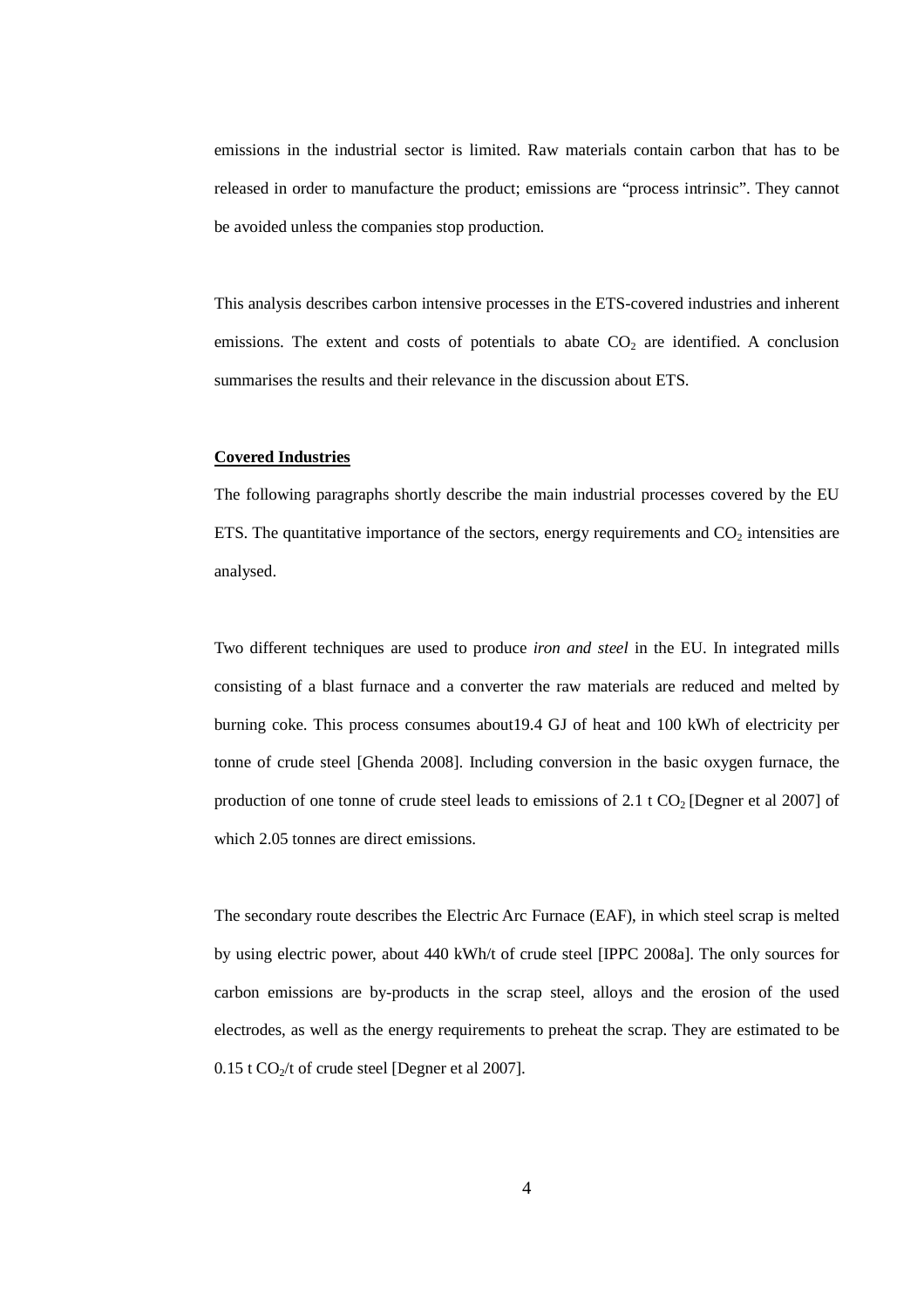In 2008, the European<sup>1</sup> steel companies produced 193 million tonnes of crude steel, 40% in EA-Furnaces, 60% in integrated steel mills [Worldsteel 2009]. In the last ten years, the European steel industry grew by 0.3% on average every year.

With emissions of nearly 190 million t  $CO<sub>2</sub>$  in 2008 the *cement and lime* industries are the second biggest industrial  $CO<sub>2</sub>$ -emitters in the ETS. The main source for direct emissions is the "calcination" process. The outcome is lime. Cement producers burn this material with silica, alumina and ferrous oxide to clinker, the basic material for cement.

In 2006, the plants in the EU-27 member states produced 267 million tonnes of cement [IPPC 2009]. Growth is very low in the EU-27. The average emission for one tonne of cement is 0.86 t  $CO_2/t$  of clinker [IPPC 2009]. A little less than two thirds of these emissions are process intrinsic, about one third is released by combustion installations. The average electricity demand is calculated as 112 kWh/t of clinker.

On average 1.13 t  $CO_2$  are emitted while producing one tonne of lime. About 0.75 t  $CO_2$  are process related, the rest is needed in combustion installations [Bergmann 2007].

In the *Glass* industry the melting process accounts for about 75% of the overall energy requirements. On average about  $0.62$  t  $CO<sub>2</sub>$  are released per tonne of glass [Bergmann 2007];  $0.2$  t CO<sub>2</sub> are process intrinsic [Gitzhofer, 2009]. About 238 kWh of electricity are needed. In 2005, the installations in the EU 25 produced 37.7 million tonnes of glass [IPPC, 2008b].

In 2008, the *ceramics* sector emitted 13.7 million tonnes of  $CO<sub>2</sub>$  equivalent, less than one percent of the total emissions [CITL, 2009]. Nearly half of the registered installations emit less than 20,000 t CO<sub>2</sub>/year. The CO<sub>2</sub> intensity ranges from up to 3.4 t CO<sub>2</sub>/t of household

<sup>&</sup>lt;sup>1</sup> This includes the EU-27 member states, Liechtenstein, Iceland and Norway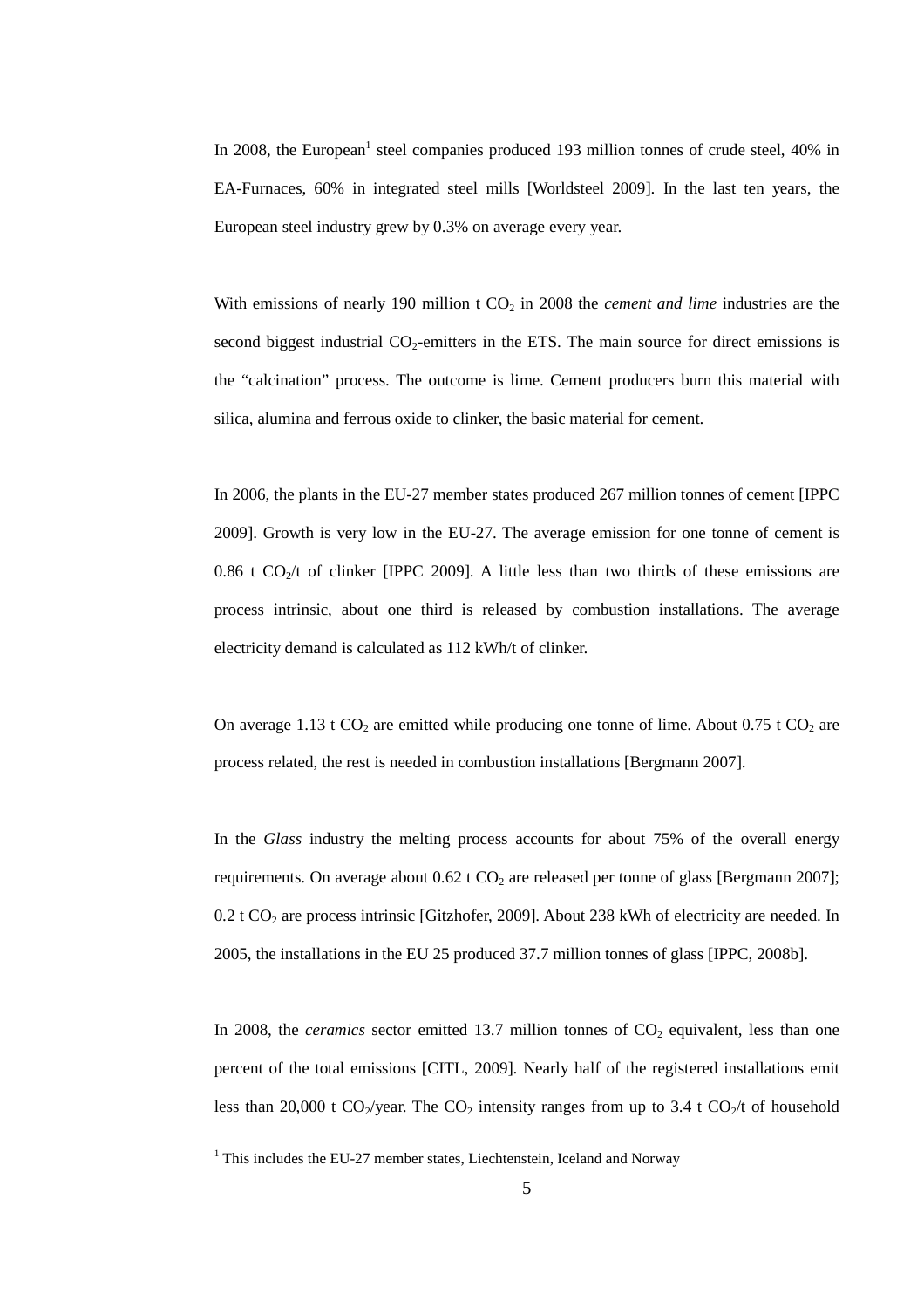ceramics to  $0.17$  t CO<sub>2</sub> per tonne of bricks. On average the industry branches directly emit 0.5 t CO2 and use 380 kWh of electricity to produce one tonne of ceramics [Bergmann, 2007].

In the *paper and pulp* industry, nearly two thirds of the virgin fibres are generated by chemical pulping at high temperatures. In the (thermo) mechanical processes the wood is ground by stones or cut into chips before refining. For recovering fibre, the collected paper is pulped with mechanical and hydraulic agitation [IPPC, 2001].

The power consumption ranges from one to three MWh per tonne of newsprint [Reinaud, 2005]. Recovered fibre needs about 0.5 MWh/t of newsprint. Heat demand ranges from 5.5 to 21 GJ/t paper [Bergmann, 2007]. To produce one average tonne of paper about 810 kWh are required. 30% of this electricity is produced on site, mainly in Combined Heat and Power installations [DG Environment, 2006].

The fundamental process of *refining* is distillation. Heavier components are sorted from lighter ones according to their boiling point. In 2008 the refining industry registered 7.3% of the verified emissions in the EU ETS [CITL, 2009]. Emissions vary between 0.08 and 0.8 t  $CO<sub>2</sub>/t$  of crude oil [Bergmann, 2007]. For this analysis an emission of roughly 0.11 t CO<sub>2</sub>/t of crude oil and an exogenous electricity demand of 24 kWh/t of crude oil are assumed. About 57% of the electricity is auto-generated.

# **Mechanisms to Abate CO<sup>2</sup>**

Between 1990 and 2006, emissions from industrial processes decreased by 12% - 0.7% every year. They are expected to decline by 0.5% every year until 2010 because of small improvements and market penetration for state of the art technologies. Energy related emissions, which partly belong to the industrial sector, are also assumed to decrease by 1% every year [European Environment Agency, 2008b].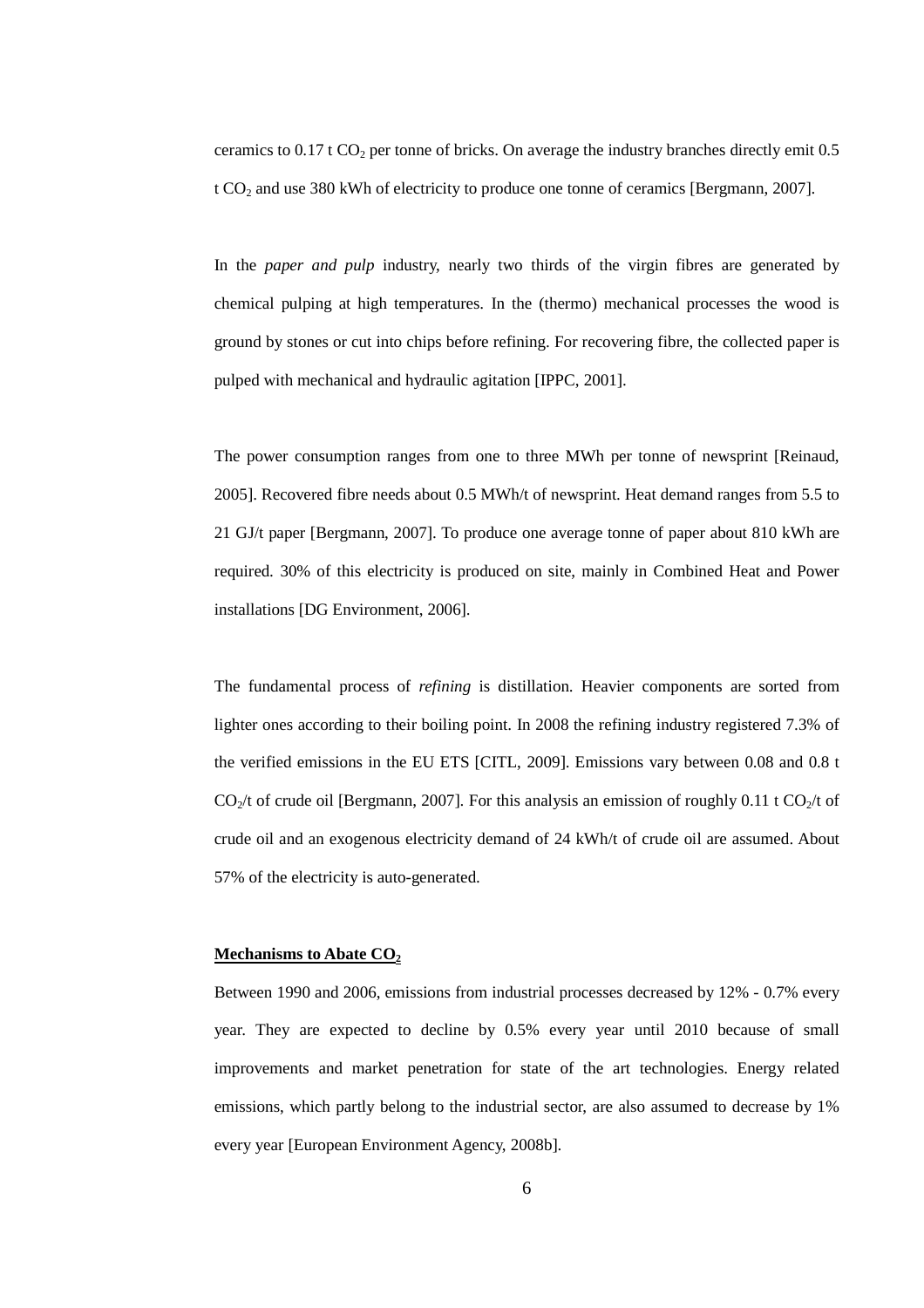Additional changes in processes to reduce industrial emission of  $CO<sub>2</sub>$  might be economically feasible, if the carbon constraint tightens and the value of carbon emissions rises. This analysis connects possible abatement potentials with costs per tonne of avoided  $CO<sub>2</sub>$ . If abatement leads to additional or reduced electricity demand, the average required amount of power was multiplied with country-specific prices for electricity and added to the costs.

The first option to mitigate  $CO<sub>2</sub>$  emissions and therefore save production costs is producing steel in EAF plants instead of integrated steel mills. This *process change* is limited to additional steel production because scrap is already scarce [DG Environment, 2006]. McKinsey assumes costs of  $\epsilon$ 10 to abate one tonne of CO<sub>2</sub> through this mechanism in 2020. This number is expected to decrease to  $\epsilon$ 7 until 2030 [Vahlenkamp, 2007]. Subtracting the cost of additional electricity demand, this abatement option would cost  $\epsilon$ -6 for one tonne of directly emitted  $CO_2$  in 2010 and  $\epsilon$ -12 in 2030.

Direct casting is often quoted as a means to mitigate  $CO<sub>2</sub>$  emissions. The steel is not cooled down after production, but directly casted in order to save reheating energy. Another mentioned abatement potential is "smelt reduction". The preparation of coke would be integrated with iron-ore reduction. Experts doubt the applicability [Lüngen 2009]. Therefore this analysis ignores these two options.

In the cement industry, 90% of the direct emissions occur in clinker production. This product can be partly substituted, e.g. by blast furnace slag from the steel producing industry [IEA, 2007]. Substitution requires a retrofit for grinding facilities. Additionally, the electricity demand rises by about 45 kWh/t of grinded material or  $52.3$  kWh/t of abated CO<sub>2</sub> [Woyward, 2009]. The potential is limited by market parameters to about 10% of the existing production. A change from wet to dry processes could save about 200 kg  $CO<sub>2</sub>/tonne$  of clinker, but requires about 130\$/t of annual capacity [Hendriks, 2004]. The only three countries using wet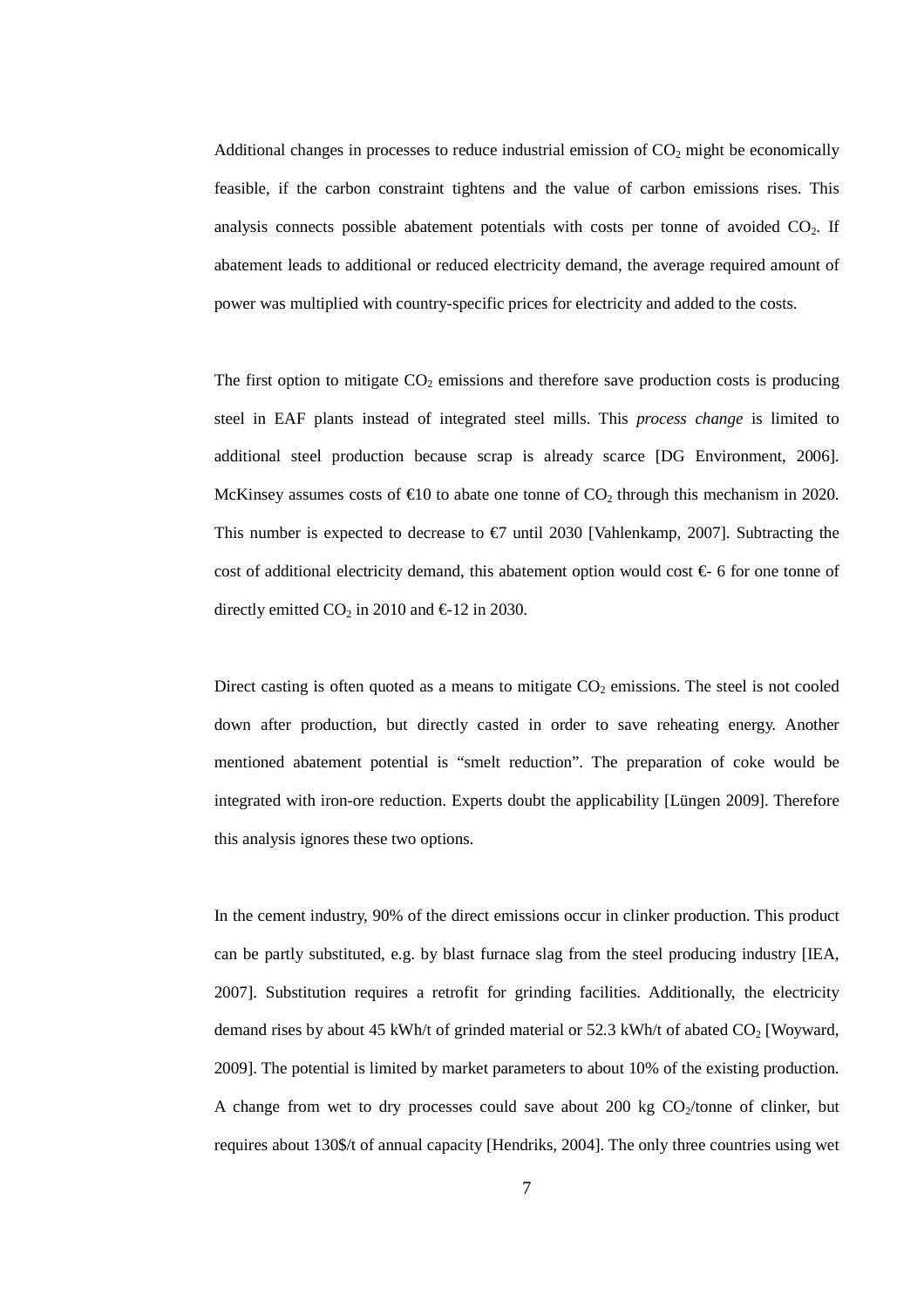processes are not expected to modify their production process because they only have access to wet materials [IPPC, 2009].

The favourable cost and emission structure in the recycled fibre process would result in a process change in the pulp and paper industry. But because Western Europe appears to be close to its practical limit for paper recycling [IEA, 2007], this option is ignored - as is the option to add additional recycled glass to the glass making process.

CO<sub>2</sub> can be captured at different stages of combustion processes and then stored, for example in empty natural gas fields [Ecofys, 2004]. The *Carbon Capture and Storage* 

technology is best applied to sources which have large, concentrated streams of  $CO<sub>2</sub>$ emissions. These are found in the steel and cement industries. Based on the Ecofys calculations McKinsey assumes costs of  $54 - 57 \in /tCO_2$  [Vahlenkamp, 2007]. Other experts estimate costs of up to  $\epsilon$ 100 per avoided tonne of  $\Omega$ <sub>2</sub> [Flement/Schlegel, 2006]. Transferring McKinsey's assumptions for Germany to other ETS-states, up to 2.5 million tonnes of  $CO<sub>2</sub>$ may be abated in 2030 by using CCS in the steel and cement sectors.

To a limited extend, companies are able to pass on additional costs of production. Demand is not completely elastic. Ending production is the last resort for industrial operators to avoid payments for EUAs. In this case, the demand for industrial products would have to be satisfied by imports. The risk of this *Carbon Leakage* depends on different factors. Freight rates are the most obvious ones. Transport by ship is much cheaper than by road, facilities at the seaside, near big inland ports or close to railroads are more likely to be exposed to competition [IPPC, 2009]. Based on a study by the Boston Consulting Group a set of transport costs per tonne of a good in the different EU member states was developed [BCG, 2008].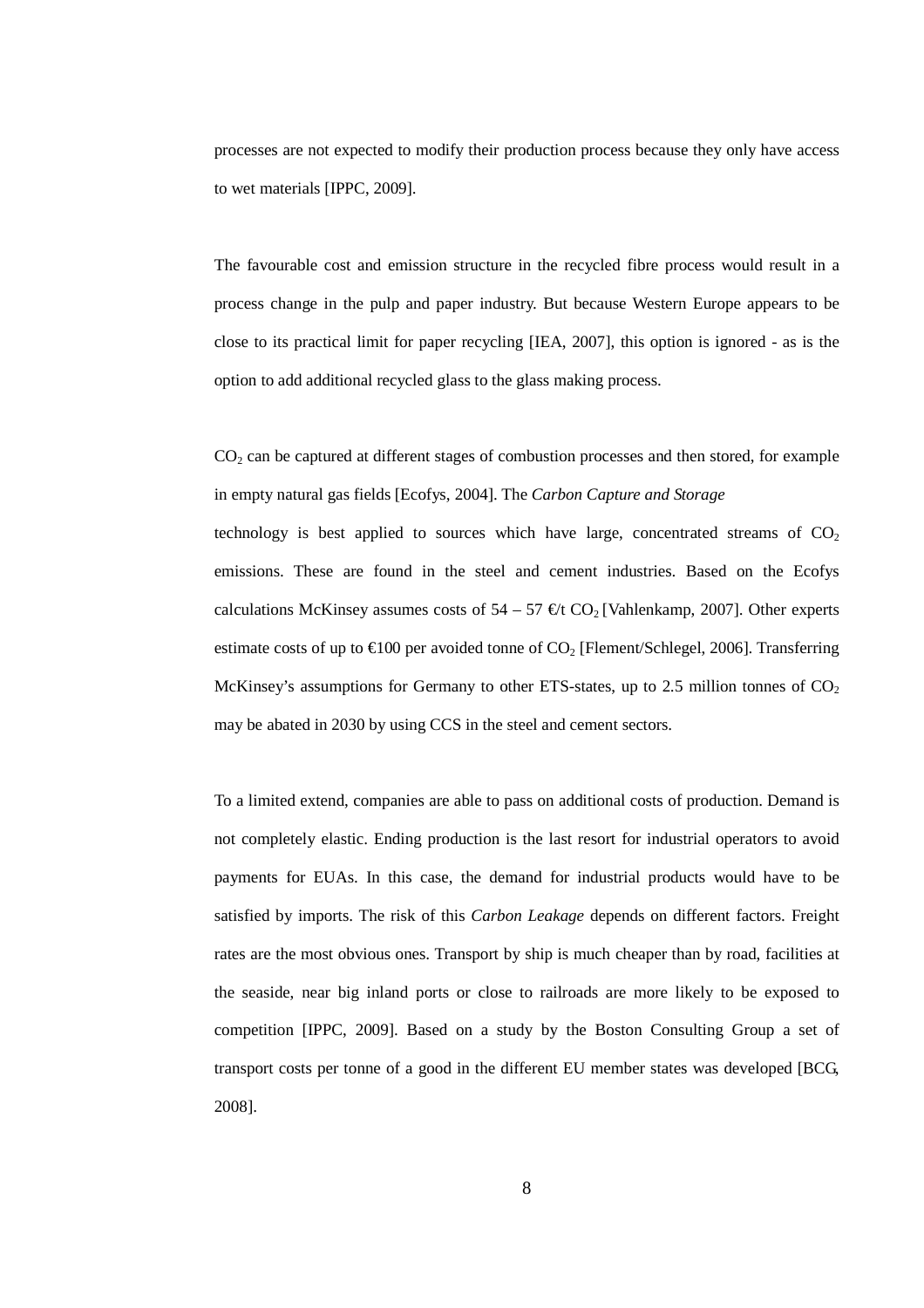# **Data and Assumptions**

To analyse the extent of the described abatement options a detailed picture of the ETS structure is required. According to Trotignon and Delbosc about 10% of the combustion sector's allocated emissions could be assigned to the industry sector; 15% are released by Cogeneration installations [Trotignon/Delbosc 2008].



#### Figure 2: **Verified Emissions (2009)**

Source: Trotignon/Delbosc, 2008; CITL; own calculations

In 2010 nearly 990 million EUAs are expected to be emitted in the industrial sector. This number is estimated to decrease by 0.5% every year because of small improvements and market penetration for state of the art technologies as well as fuel changes in the combustion processes.

Abatement potentials were calculated by applying the average emission data to production in the different member states. Only for glass and ceramic installations, the abatement potential was derived from the verified emission data of 2009 [CITL, 2010]. These industries are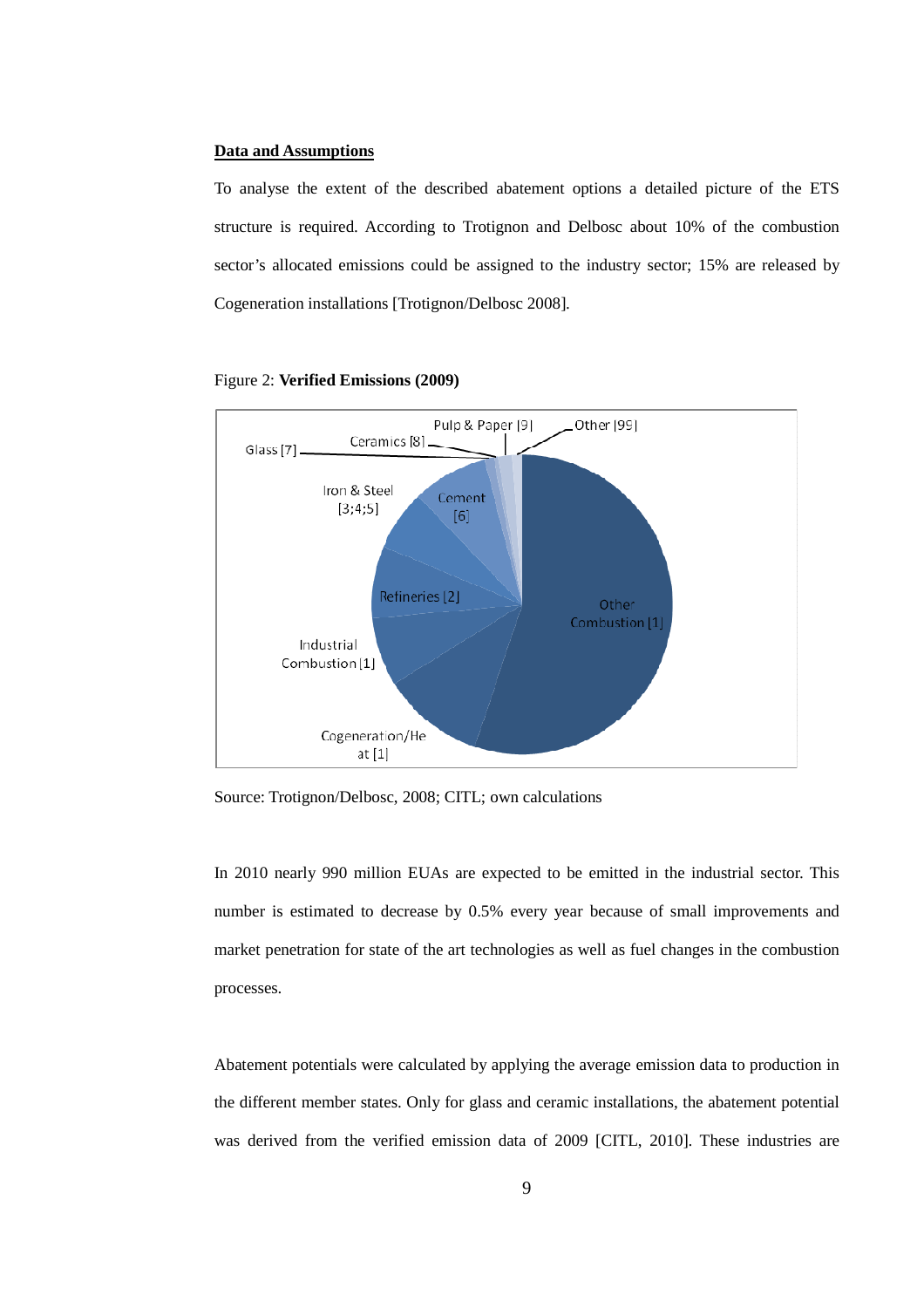characterised by small specialised installations – many of them do not reach the required capacity to be covered by the ETS.

The potential of carbon leakage is limited exogenously. Every year, additional 5% of the industry can stop its production, if it is economically efficient. This is a simplification of the fact that social costs as well as transportation costs would rise immediately if whole sectors decided to import their products.

#### **Implementation**

DIME is a linear optimisation model developed at the Institute of Energy Economics at the University of Cologne. Based on a detailed database of European power plants, it simulates the power plant dispatch as well as investment decisions regarding the supply side of the electricity sector. DIME's objective function minimises the total discounted costs based on the assumption of a competitive electricity generation market. A maximal bound of CO 2 emissions for the energy sector can be added exogenously. The strength of the cap limits the options to produce energy in the modelled energy sector of the 27 EU member states, Norway and Switzerland. This analysis partly extends DIME by adding parameters from the industrial sector.

Under the assumption of perfect competition the marginal cost of extending the CO 2 bound of the energy sector is interpreted as the price for CO 2 -emissions. If these marginal costs in the international energy sector in the analysed year exceed the cost of abating CO 2 in the industrial sector, the model can enlarge the CO 2 bound by the defined abatement potentials.

$$
\sum (r, CO2TOT(r, y)) - AbatTot(y) \le CO2Bound(y)
$$

The total volume of certificates called by the energy sector is defined as the sum of the certificates called from the different abatement options in the different regions.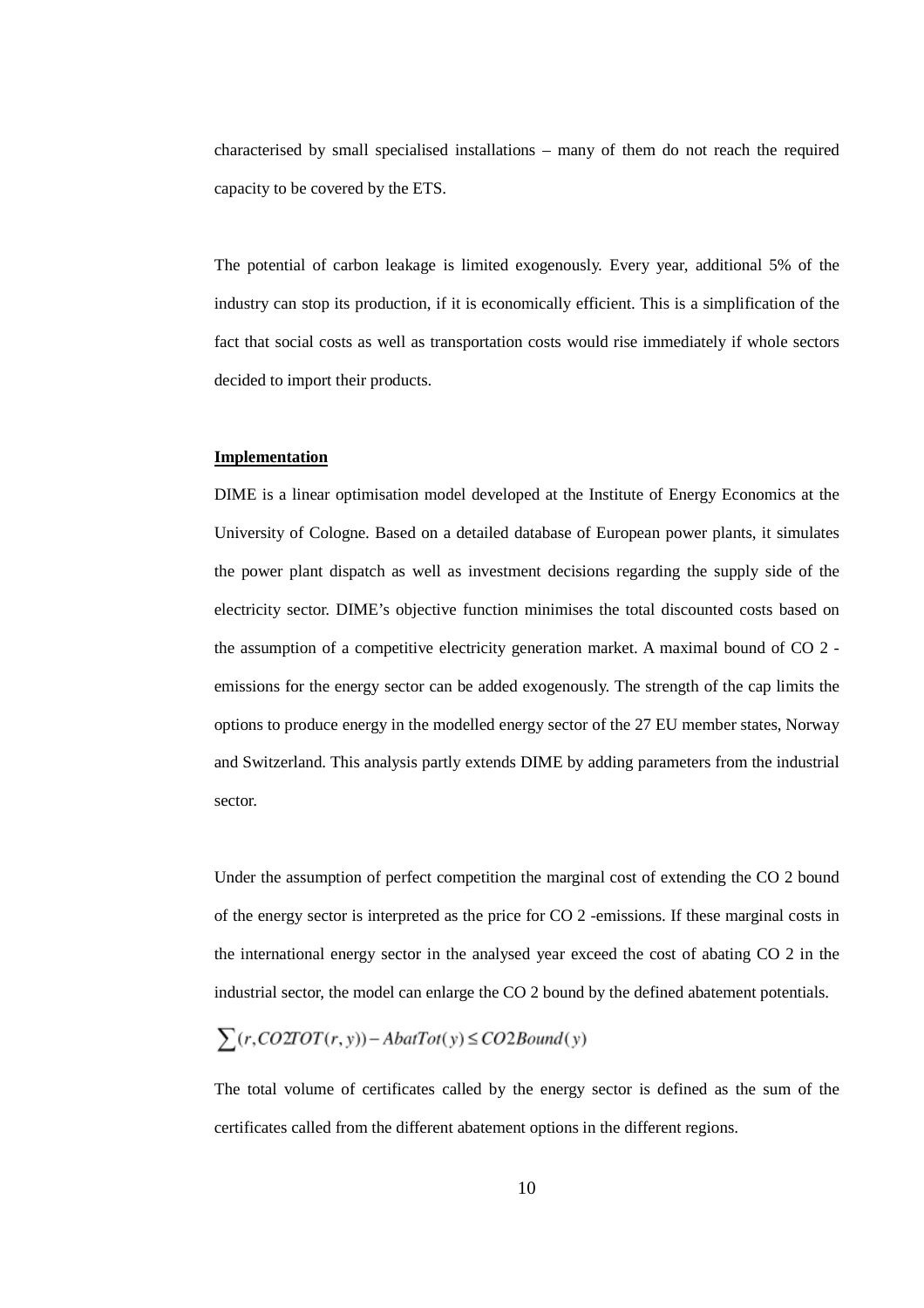$AbatTot(v) = ((r,i), AbatVol(r,i, v))$ 

The number of called amounts of certificates has to be lower than the maximum abatement potential.

$$
AbatVolPot(r,i) \ge AbatVol(r,i,y)
$$

The potentials are growing with every year.

$$
AbatVolPot(r,i)\times(1+g(r,i))^j \ge AbatVol(r,i,y)
$$

For every certificate the energy industry requires from the industrial sector, the cost of the used mechanisms has to be taken into account.

$$
CO2Cost_{\text{Ind}}(r, y) = \sum (i, AbatVol(r, i, y)) \times AbatCost(r, i, y)
$$

They are integrated into the objective function, added to the fixed costs, variable costs, grid costs, costs of imports/exports, and costs and revenues of cogeneration and heat production.

Some of these abatement mechanisms require additional electricity consumption in the industrial sector. This demand is implemented by the "addload-factor".

$$
Addload(r, y, s, d, h) =
$$
  
 
$$
\sum (i, af(i) \times AbatVol(r, i, y) \times Str Sea(s) / n_d(dayt, s) / 12 \times Str_d(r, s, h))
$$

### **Results**

Taking into account all possible abatement options in the EU member states and their specific costs a merit order of abatement can be formed. Figure 3 shows the merit order in 2010. Up to 500 million EUA could be set free by the industrial sector, if the potential of carbon leakage is fully exploited. The extent of additional EUAs from the industrial sector grows over time with the potential of carbon leakage.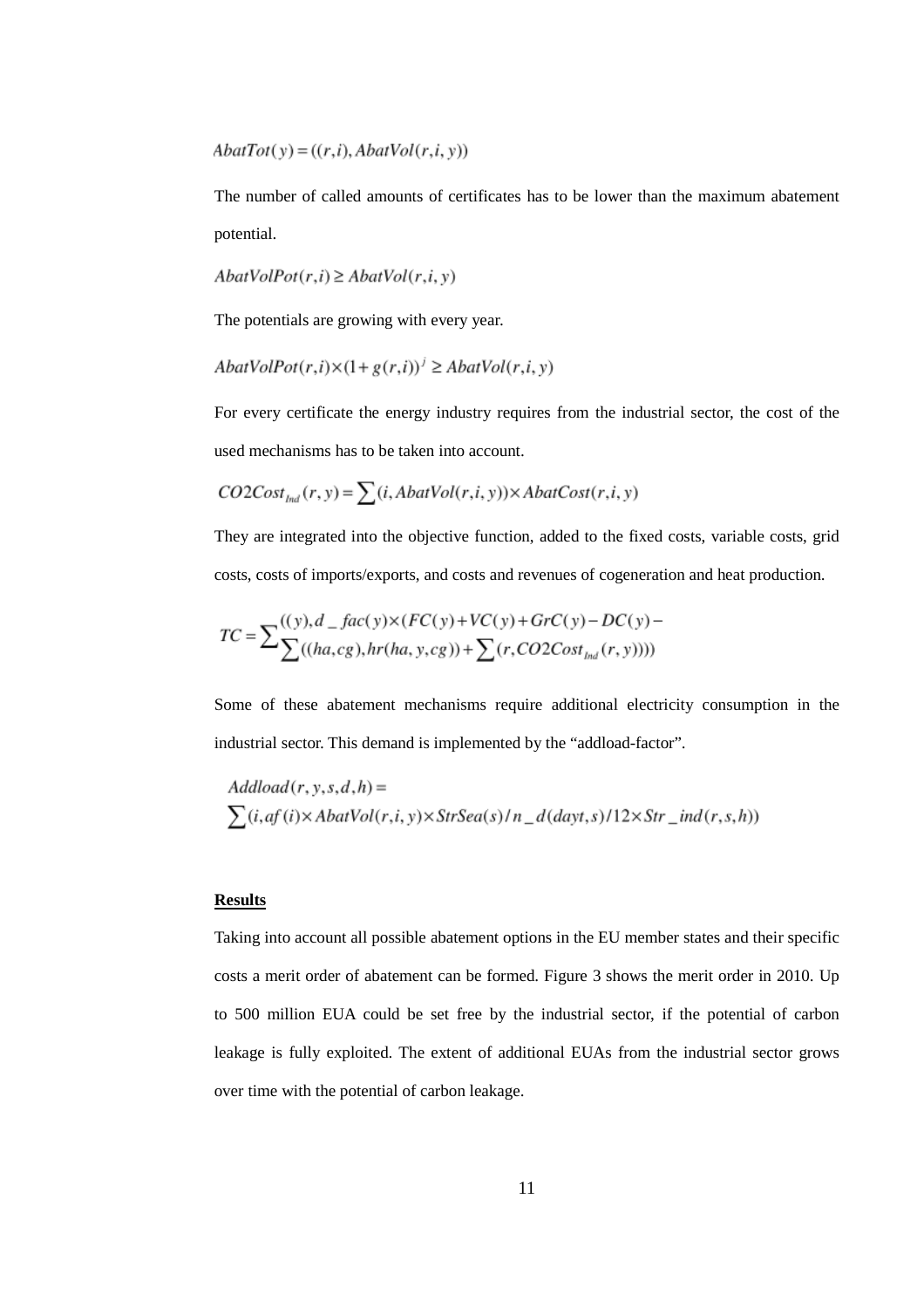## Figure 3: **Abatement Costs and Potentials in 2010**



Especially the cement and the steel sectors can contribute to the reduction of carbon emissions at low costs. Already with today's EU ETS cap, it is economically attractive to change the process of steel-making. The reduction of clinker is also required in countries, where substitutes are available.

The steel and the cement industries also belong to the first ones that would leave the ETS covered states, if carbon limits are tightened. A third sector in danger of carbon leakage is the ceramics industry. Although transport costs "per tonne of  $CO<sub>2</sub>$ " are relatively high, its electricity demand makes the industry vulnerable.

Carbon leakage might be a problem in the glass or the lime sectors, if the carbon constraint is tightened in a very short time frame, especially before 2020. Until that year, old, heavy emitting power plants are still in operation and require EUAs, while renewable energy, e.g. from large wind parks, is not yet fully available.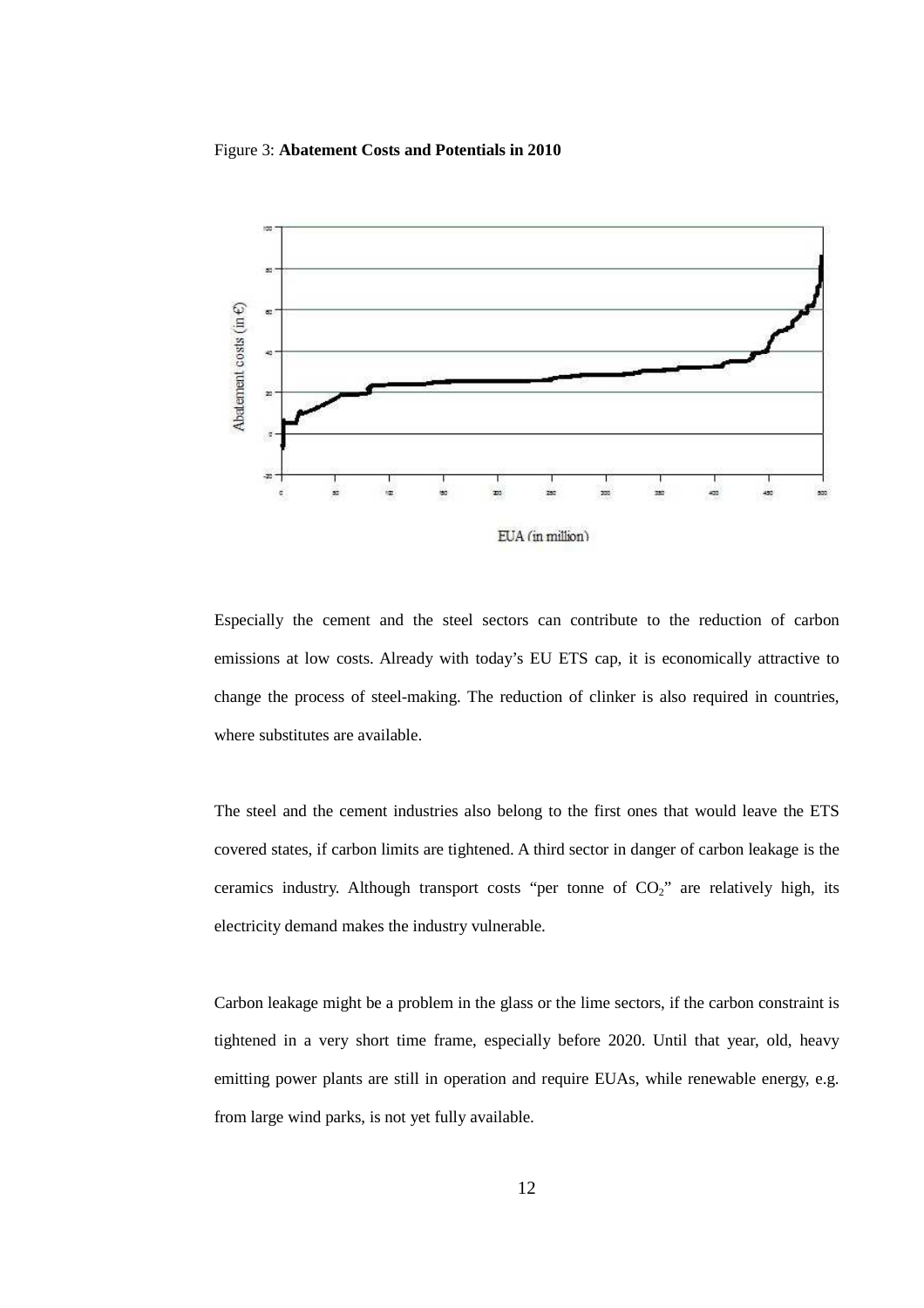Geographical characteristics might help to protect against competition. The Czech Republic is assumed to be one of the countries with the highest transport costs for imports. Long distance transport by ship or barges is not possible. Goods have to be transported by rail or truck – much more expensively. In this analysis the risk of carbon leakage was the lowest in this member state.

# **Conclusion**

The comparison of abatement costs in the energy sector and the industrial sector leads to the conclusion that large parts of European industries are in risk of carbon leakage. Because of the lack of large scale abatement options, operators in the steel, the cement and the ceramics industries, as well as in the paper and pulp, the lime and the glass industries might decide to stop production in ETS covered countries. A compensation for process intrinsic direct and indirect emissions might be advisable in order to prevent negative effects on the European economy such as unemployment. One mean of compensation could be grandfathering for non-abatable emissions.

## **References**

**Bergmann, Manfred/Schmitz, Andreas (2007):** Imposing a unilateral carbon constraint on energy-intensive industries and its impact on their international competitiveness – Data and analysis, European Economy Economic Papers Number 298, Brussels 2007.

**Boston Consulting Group (2008):** Assessment of impact of 2013-2020 ETS Proposal on the European Cement Industry, Methodology and assumptions, study for Cembureau, Brussels 2008.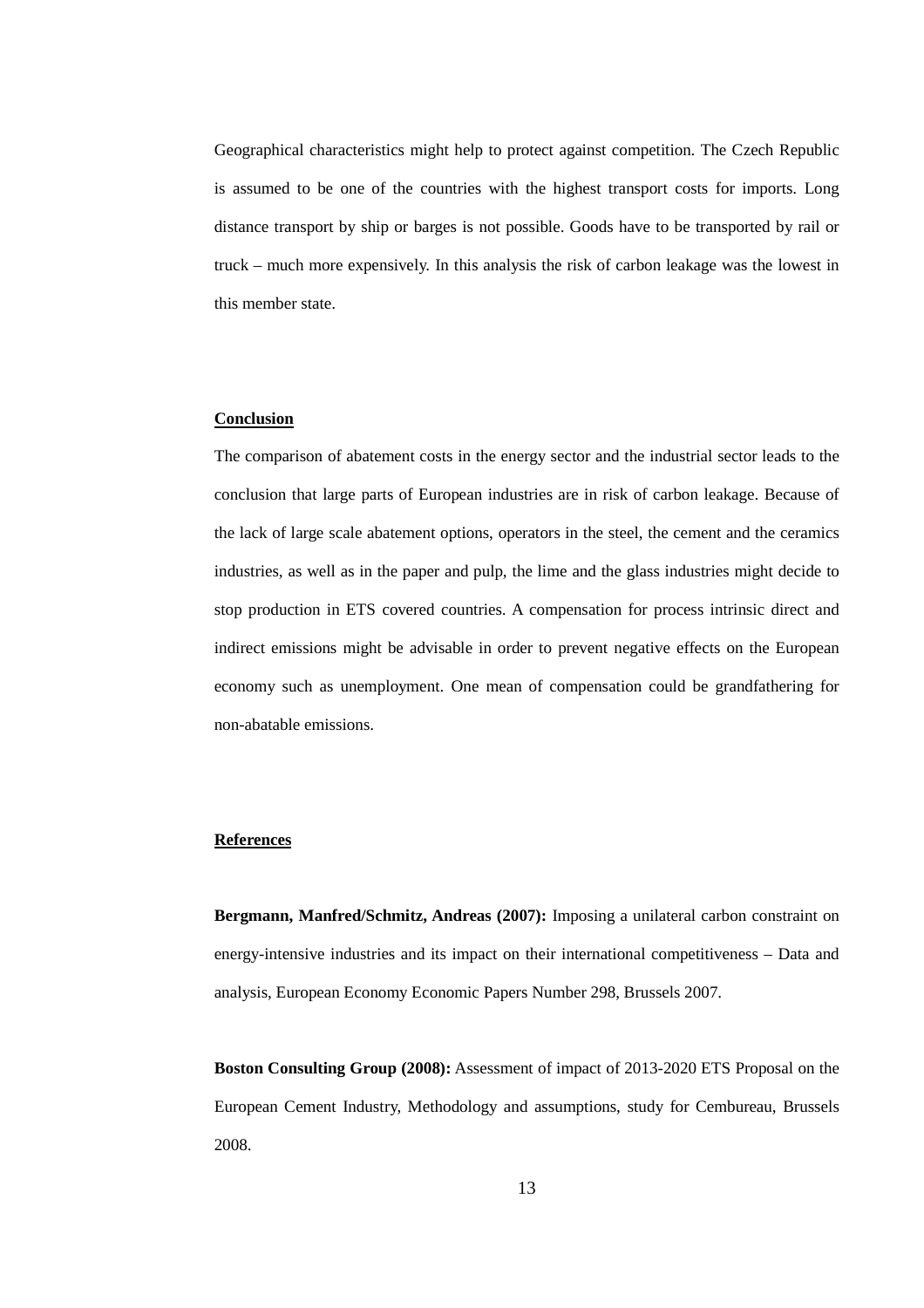**Degner, Michael/Fandrich, Reinhard (2007)**: Stahlfibel, Verlag Stahleisen, 2007.

**Ecofys (2004):** Global carbon dioxide storage potential and costs, Utrecht 2004.

**European Commission Directorate General for Environment/McKinsey & Company/Ecofys (2006):** EU ETS Review, Report on International Competitiveness, Brussels 2006

**European Environment Agency (2008a)**: Energy and environment report 2008, Copenhagen 2008

**European Environment Agency (2008b):** Greenhouse Gas emission trends and projections in Europe 2008, Brussels 2008

Flement, G., Schlegel, Th (2006): Potential Abatement of CO<sub>2</sub> emissions & associated abatement costs in the European Lime Industry, Presentation at the 11<sup>th</sup> ILA Congress, May 2006.

Ghenda, Jean: 7. CO<sub>2</sub>-Monitoring-Fortschrittsbericht der Stahlindustrie in Deutschland – Berichtsjahre 2005 bis 2007, Düsseldorf 2008

**Hendriks, C.A./Worrell, E. (2004):** Emission Reduction of Greenhouse Gases from the Cement Industry, IEA Greenhouse Gas control technologies conference paper, 2004

**International Energy Agency (2007):** Tracking Industrial Energy Efficiency and  $CO<sub>2</sub>$ Emissions. In support of the G8 Plan of Action, Paris, 2007.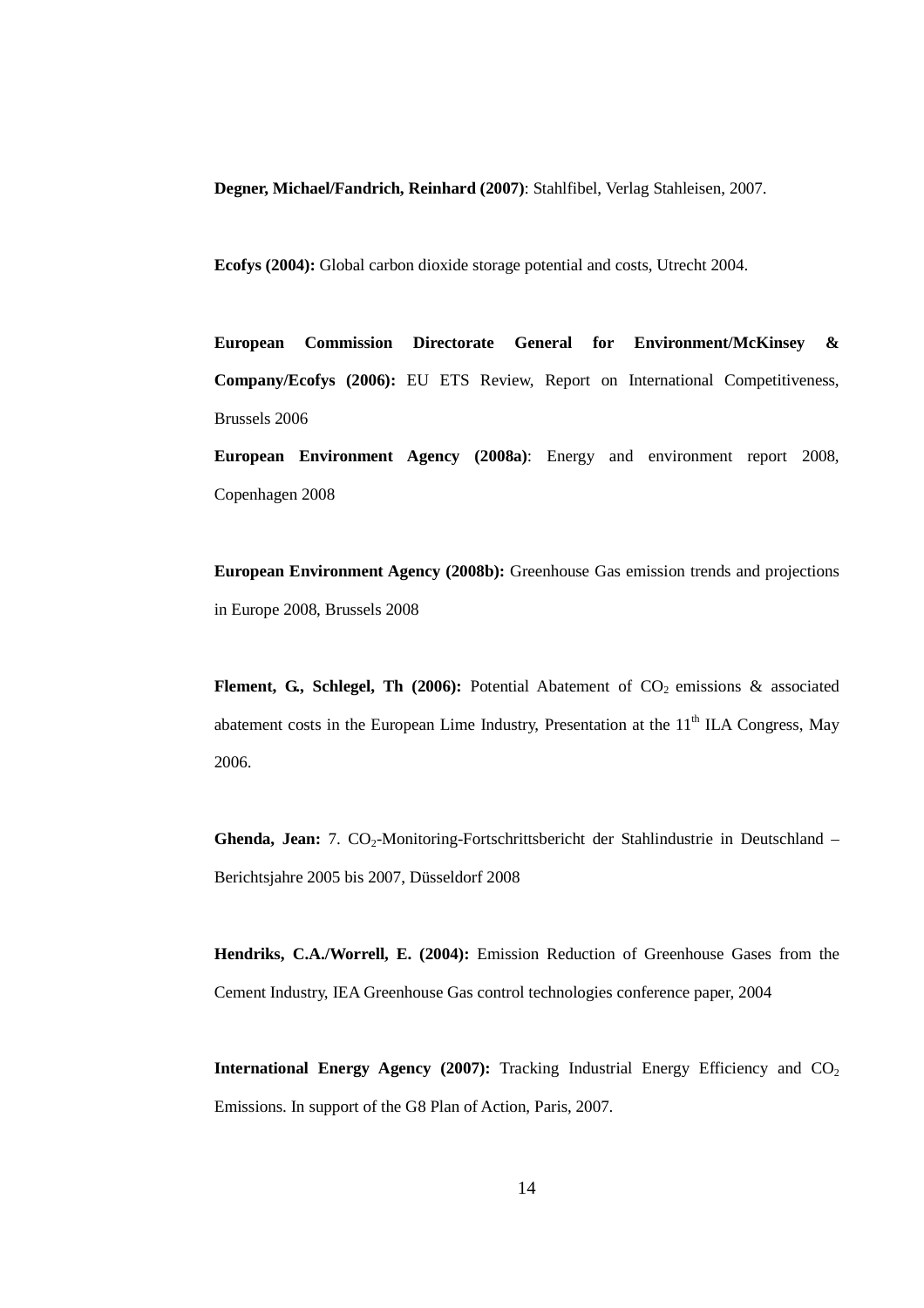**Integrated Pollution Prevention and Control Bureau (2001):** Reference Document on Best Available Techniques in the Pulp and Paper Industry, Sevilla 2001.

**Integrated Pollution Prevention and Control Bureau (2008):** Draft Reference Document on the Best Available Techniques for the Production of Iron and Steel, Sevilla 2008.

**Integrated Pollution Prevention and Control Bureau (2008b):** Draft Reference Document on the Best Available Techniques in the Glass Manufacturing Industry, Sevilla 2008.

**Integrated Pollution Prevention and Control Bureau (2009):** Draft Reference Document on the Best Available Techniques in the Cement, Lime and Magnesium Oxide Manufacturing Industries, Sevilla 2009.

**Mineralölwirtschaftsverband (2009):** Jahresbericht Mineralöl-Zahlen 2008, Berlin 2009

**Reinaud, Julia (2005):** Industrial Competitiveness under the European Union Emissions Trading Scheme; IEA Information Paper, Paris 2005.

**Trotignon, Raphaël/Delbosc, Anaïs, (2008)**: Allowance Trading Patterns during the EU ETS Trial Period: What does the CITL Reveal? Climate Report No. 13. 2008.

**Vahlenkamp, Thomas (2007):** Kosten und Potenziale der Vermeidung von Treibhausgasemissionen in Deutschland, Sektorperspektive Industrie, Berlin 2007.

**Watanabe, Rie/Robinson, Guy (2005):** The European Union Emissions Trading Scheme (EU ETS) in Climate Policy 5 (2005), p. 10-14.